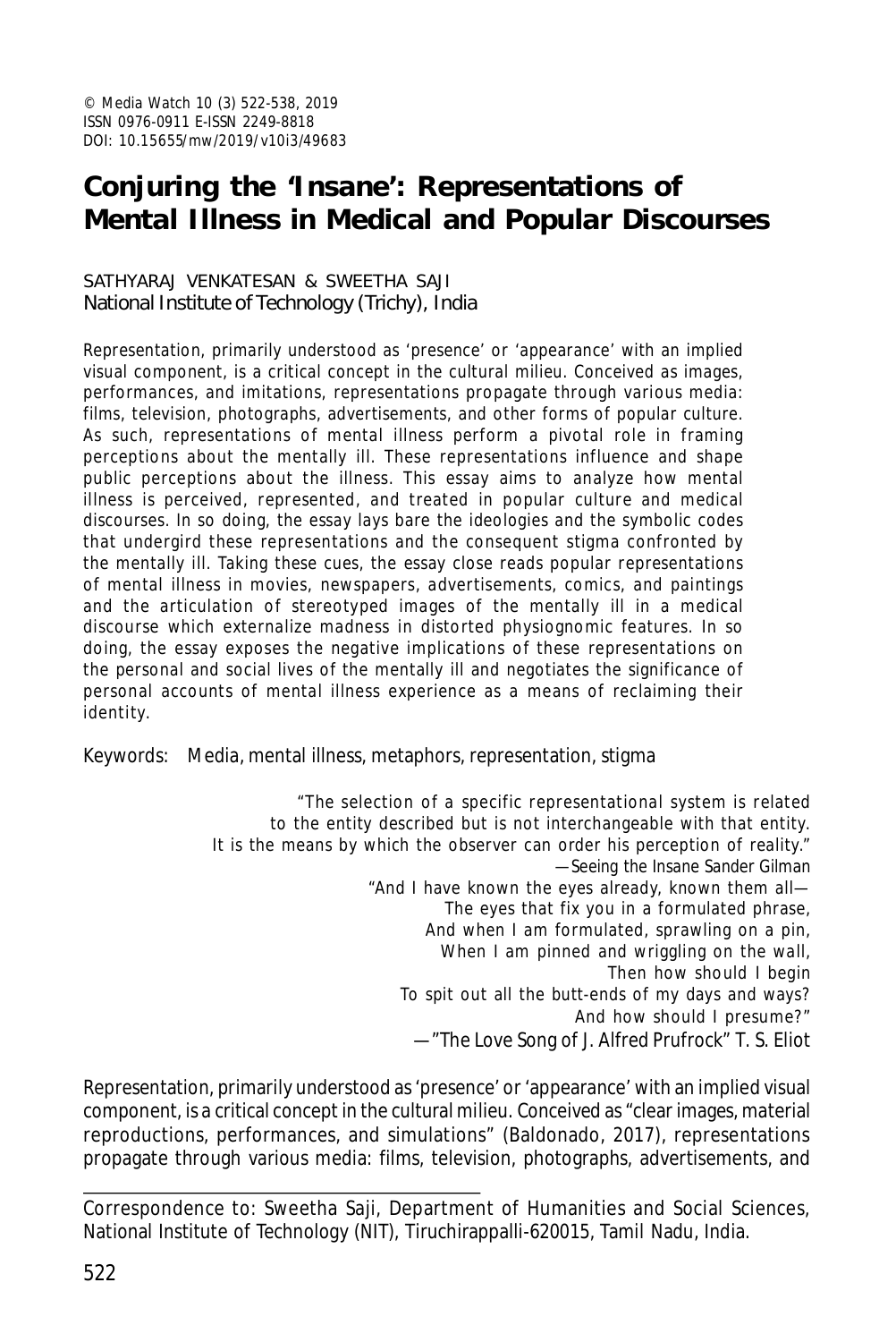other forms of popular culture. In *Picture Theory*, W. J. T. Mitchell elaborates the function of representation thus: "representation (in memory, in verbal descriptions, in images) not only 'mediates' our knowledge (of slavery and many other things), but obstructs fragments, and negates that knowledge" (p. 188). In other words, representation does not only mediate the knowledge we consume; it also affects knowledge through fragmenting and negating the knowledge. Thus, representation constructs knowledge. Second, Mitchell resists the notion of representations as particular kinds of objects. Instead, he treats them "as relationship, a process, as the relay mechanism in exchanges of power, value, and publicity" (420). Mitchell's model proposes an approach to representation with an eye toward the relationships and processes through which representations are produced, valued, and exchanged. As such, Andrew Edgar and Peter Sedgwick in *Key Concepts in Cultural Theory* characterizes 'representation' as "the 'presentation' or construction of identity [which] may be closely allied to questions of ideology and power, and to the forms of discourse implicated in the procedures whereby such images are created" (p. 225). In a similar vein, Ella Shohat (1995) poses some fundamental questions on the nature of representations and the ideologies that frame them: "[e]ach filmic or academic utterance must be analyzed not only in terms of who represents but also in terms of who is being represented for what purpose, at which historical moment, for which location, using which strategies, and in what tone of address." (p. 173).

Shohat's questions on the ideological framework that determines the nature of representations also lay bare the politics of representation. Rather than perceiving representations as "harmless likenesses" (Baldonado, 2017), they must be analyzed for how they impact perceptions. Stuart Hall addresses the politics of representation in *Representation: Cultural Representations and Signifying Practices* in that he approaches representation as to the medium or channel through which production of meaning happens. He assumes that objects or people do not have stable, true meanings, but rather that the meanings are produced by participants in a culture, who have the power to signify something (p. 19). Clearly, for Hall, representation involves understanding how language and systems of knowledge production work together to produce and circulate meanings. Representation becomes the process or channel through which these meanings are both created and reified.

As such, abuse of the power of representation can be observed in several sociocultural phenomena, especially in the context of AIDS in the 1980s and slavery during colonialism. Nancy L Roth and Katy Hogan in *Gendered Epidemic: Representations of Women in the Age of AIDS* (1998) explore the representations of AIDS in mainstream and medical discourse along these lines. As such, they cite several mainstream media and medical news reports which represent AIDS as "a new mystery disease plaguing gay men"; "epidemic of immune deficiency" and the plight of "hemophiliacs and infants, the 'innocent victims' of the epidemic" (p. 115). They underline the role of perspective or framing in the production of negative representations of illness based on "media frames" theory of Hall. In so doing, they seek to explain how "hegemonic discourse selects, orders, or excludes certain versions of reality in its effort to organize the world according to its purposes" (Roth &Hogan, 1998, p. 136).

Paula A. Treichler (2006) questions the correspondence that is presumed to exist between "the representation of [AIDS] virus and its reality" by examining the features of culture that determine the form in which reality is constructed and the "role of language in articulation and popularizing a particular construction" (p. 151). Treichler (2006) observes that by 1986, the major newsmagazines in the US were running the cover stories on "the grave danger that AIDS posed to heterosexuals" (p. 18). As such, representations of AIDS as a 'gay disease' in news magazines, televisions, and posters in a way not only protects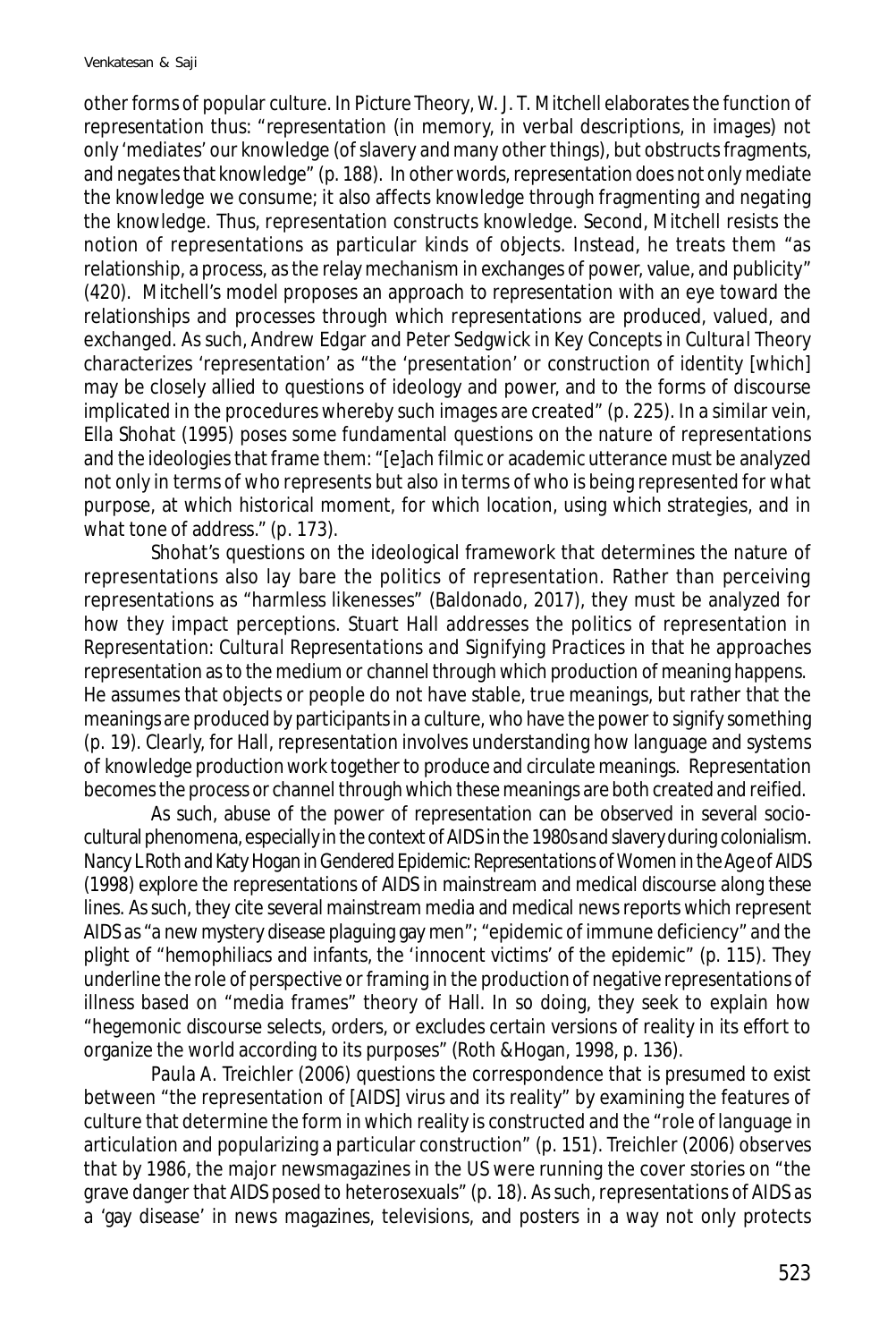"sexual practices of heterosexuality but also heterosexuality's ideological superiority" (Treichler, 2006, pp. 22-23). These ideological tools were operated in subtle ways of visual representations of AIDS in popular magazines. The severity of the epidemic was heightened by a shift from images of gay men with their arms entwined, aloof gay man in a backlit apartment, and prostitutes in red working the streets at night to nuclear families, "innocent victims" and middle-American patriots who were at 'risk.' For instance, the July 1985 issue of *Life* magazine contributed a distinct iconography of the epidemic that suggests this shift. As Treichler (2006) observes:

In living color, photographs of people with AIDS stared out at the reader: an African-American soldier in uniform, saluting; the Burks, a white all-American nuclear family (father, mother, daughter, baby-son); and an attractive young blonde woman. In bold red letters, the cover warned that "NOW NO ONE IS SAFE FROM AIDS." . . . The cover illustration made visual the magazine's position: "AIDS is a problem for all." An effort was made, in other words, to articulate AIDS to important elements of liberal democracy—we're all equal, we're in this together, we are family—and to freight the "faces of AIDS" on the cover. (pp. 75-76)

Representations, thus act as ideological tools of interpretation that control perceptions about the marginalized who do not hold power over their representations. Stereotyped representations of Africans served as ideological tools supporting colonialism and slavery. Moreover, they served to justify racial difference, segregation and protected the freedom that white supremacists enjoyed. European representations of Africa and its people as 'dark,' 'savage,' and 'violent,' perpetuated a perverse opposite to its 'civilized' life, thereby maintaining European superiority as self-evident. Edward Said, in his analysis of textual representations of the Orient in *Orientalism*(2000), proposes that representations cannot be realistic:

In any instance of at least written language, there is no such thing as a delivered presence, but a re-presence, or a representation. The value, efficacy, strength, apparent veracity of a written statement about the Orient, therefore, relies very little on, and cannot instrumentally depend, on the Orient as such. (p. 88)

Said dispels the objectivity claimed by European representations of Africa as constructed images interspersed with clear ideological content.

Similarly, representations of mental illness perform a pivotal role in framing perceptions about the mentally ill. These representations are not devoid of meaning and hence influence and shape public perceptions about the illness. Sensationalized images of the mentally ill, for instance, leads to stereotyping of mental illness as a disease of deviance contributing to the stigma that negatively impacts those who experience the travails of the illness. Ato Quayson (2007) in "Aesthetic Nervousness" argues that "the representation of disability oscillates uneasily between the aesthetic and the ethical domains" and that the disability representation "from the perspective of the disabled" is crucially distinct "from the normative position of the nondisabled" (p. 205). Worse still, scientific accounts of mental illness are also not productively equipped to dismantle misconceptions; instead, they concentrate on symptoms over the lived experience of the patients as individuals. As Gilman rightly comments on the negative visualizations of madness in medicine and popular art in *Seeing the Insane*, our understanding of the mentally ill is predicated on "the continued presence in society of older images of the insane, images that overtly or covertly color our concept and serve to categorize them upon first glance" (1982, p. iii). As these mediations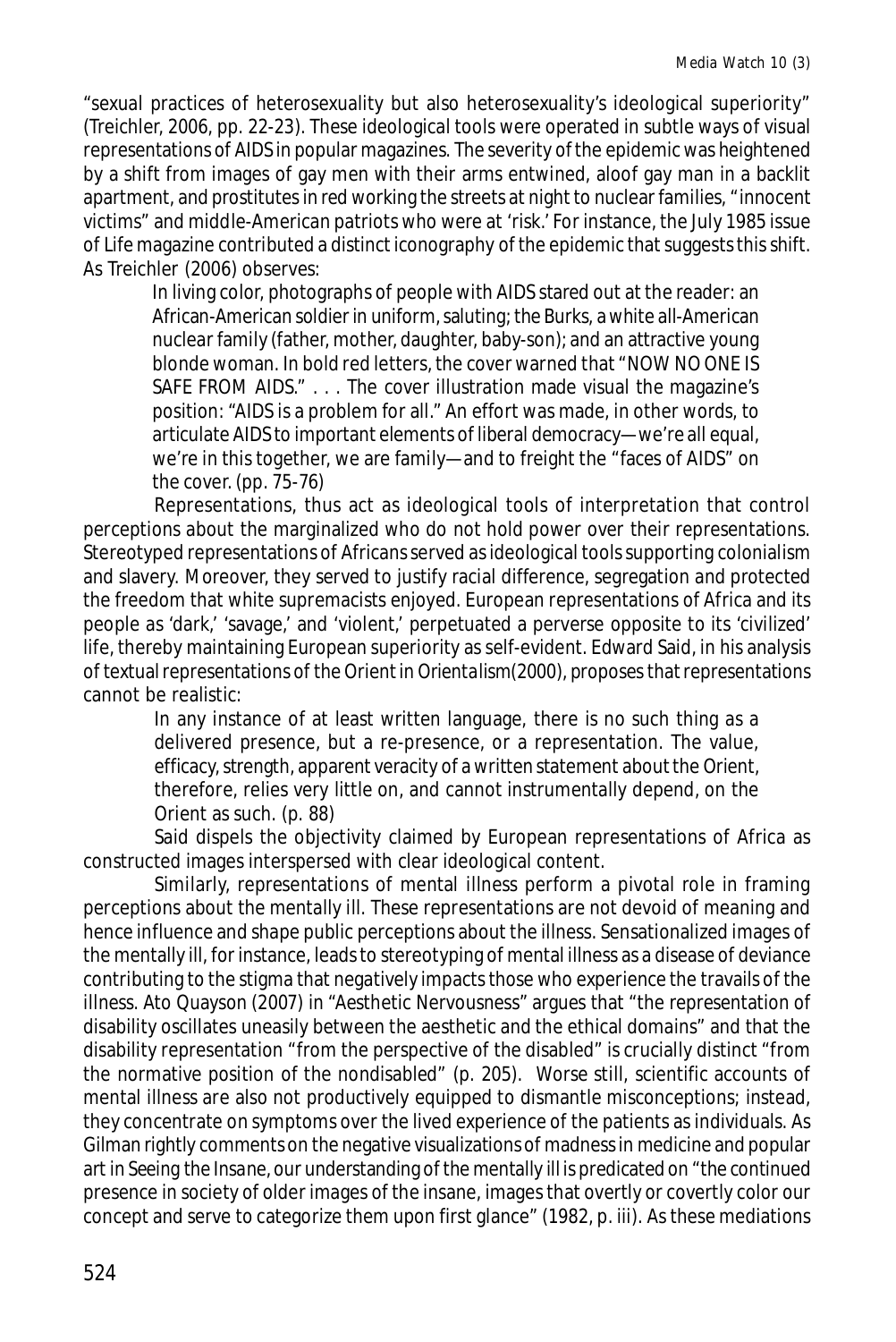of madness can be copied or reproduced, their accessibility increases on a mass level and gradually leading to its legitimization.

This essay aims to analyze how mental illness is perceived, represented, and treated in popular culture and medical discourses. In so doing, the essay lays bare the ideologies and the symbolic codes that undergird these representations and the consequent stigma confronted by the mentally ill. Although 'popular culture' is interpreted as "the culture that appeals to, or that is most comprehensible by, the general public," the term is used frequently "either to identify a form of culture that is opposed to another form, or as a synonym or complement to that other form" (Edgar & Sedgwick, 2005, pp. 190-191). As such, popular culture may refer either to "individual artefacts (often treated as texts) such as a popular song or a television programme, or to a group's lifestyle (and thus to the pattern of artefacts, practices and understandings that serve to establish the group's distinctive identity)" (p. 191). Taking these cues, the essay close reads popular representations of mental illness (such as schizophrenia and bipolar disorder) in movies, newspapers, advertisements, comics, and paintings and the articulation of stereotyped images of the mentally ill in a medical discourse which externalize madness in distorted physiognomic features. In so doing, the essay exposes the negative implications of these representations on the personal and social lives of the mentally ill.

## **Mental Illness: Definitions and Perspectives**

Psychiatry, one of the oldest of the medical specialties in the treatment of the mentally ill, grew into prominence by the dawn of modern science and during the Enlightenment. Grounded on scientific postulates, psychiatry followed the method of investigation with clear and detailed case descriptions and objectives. However, the influence of the Enlightenment ideals, which emphasized the value of dignity and individuality of the human being led to the inclusion of a variety of psychotherapeutic techniques personalizing the care to the individual's needs. In such an amalgamation of the benefits of modern science with the philosophy of the Enlightenment, psychiatry gained a moral grounding that it strived to maintain. By the rise of Freudian psychoanalysis as an alternative approach to mentalscapes in the mid-twentieth century, psychiatry was challenged with its declining emphasis on observable signs and symptoms. Psychoanalysis in general, focussed on intrapsychic conflicts over diagnosis and classifications. As a response to this critical turn, the American Psychiatric Association (APA) codified various psychiatric disorders in the *Diagnostic and Statistical Manual of Mental Disorders* (DSM). Although the DSM existed before the rise of psychoanalysis, it was in 1980 that the APA initiated the need for a definition of mental disorders in the third edition of the DSM. Aimed at maximum reliability and validity, DSM-III and its revised fourth edition gradually became "universally and uncritically accepted as the ultimate authority on psychopathology and diagnosis" (Andreasen, 2007, p. 111). Mental illness, as given in the DSM, refers to the spectrum of cognition, emotions, and behaviors that interfere with interpersonal relationships as well as familial and societal functions (Johnstone, 2001). As such, the DSM is still commonly recognized as the 'psychiatric bible.'

However, this codification aimed at defending psychiatry's scientific status had a dehumanizing impact. In being reduced to mere checklists, clinicians who frequented the DSM as a toolkit failed to approach patients as individuals. The immediate requirement of codified data was fulfilled at the cost of comprehensive descriptions that addressed patient needs. Moreover, certain categories of mental disorders listed in the DSM were not tested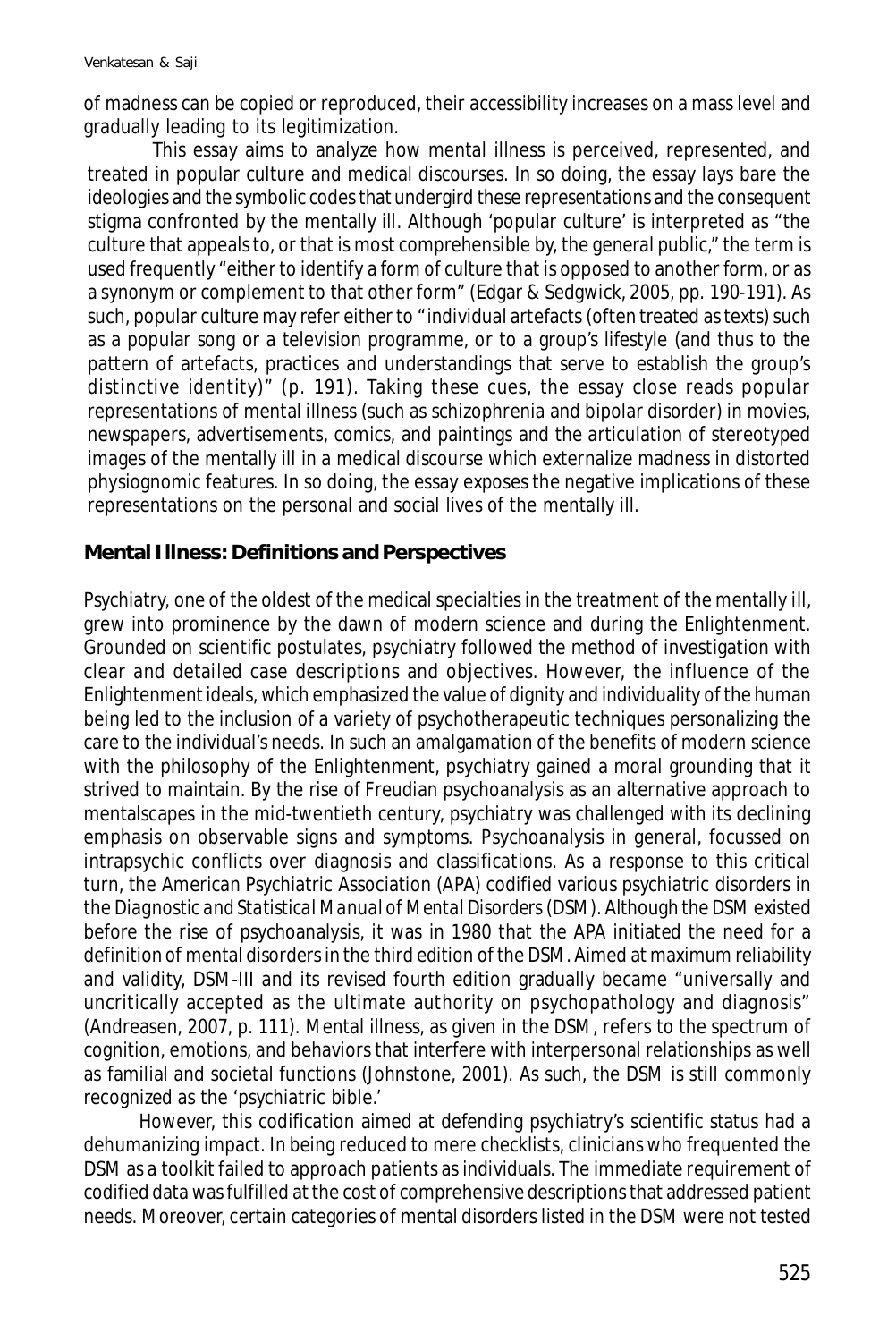for validity. Also, taking into account the different forms of interference caused by mental illness in an individual's daily functioning, a study by Hardcastle and Hardcastle (2003) revealed that 30% of all general practitioner consultations involved mental illness. They also reported that one in four people is prone to mental illness at some time in her or his life. Adding to this crisis, as Horgan (2013) remarks, unlike "definitions of ischemic heart disease, lymphoma, or AIDS, the DSM diagnoses are based on a consensus about clusters of clinical symptoms, not any objective laboratory measure." In the absence of a valid theoretical basis for drug treatment, the mentally ill are often over-medicated and given prescriptions based on assumptions.

In the subsequent editions of the DSM, alternative perspectives from social, cultural, political dimensions were regarded as significant prerequisites accompanying the characteristic symptoms of a particular diagnosis. These additional aspects of diagnosis were aimed at developing clinicians' sensitivity to the patients' resilience and personal experiences over their perceived deficits. The latest edition of the DSM (DSM-5) has created a common lexicon used by psychiatrists and mental health care providers in the diagnosis of mental disorders. Evolved as a comprehensive guide to understand the nuances of living with and perceiving mental disorders, the DSM-5 takes into account both clinical and cultural symptoms in determining the diagnosis. As such, the manual provides a list of factors and interview questions in terms of race, ethnicity, language, religion, social customs, geographical origins, etc. in reckoning a patient's illness experience. Further, it also devotes distinct chapters on personal stories of mental illness, thus validating the significance of cultural background and unique personal traits alongside objective symptoms.

Subject to a range of revisions in four preceding editions and a review process made public through a website www.DSM-5.org, the current revision process was labelled as more open and democratic. In rectifying several limitations of the previous edition (DSM-IV), DSM-5 strived toward a more dynamic concept of culture. DSM-IV had deemphasized the significance of social contexts and depicted "culture as residing largely within individuals" (Lopez and Guarnaccia, 2000, p. 574). Most definitions also tend to portray culture as a static phenomenon and do not clarify how individuals negotiate various cultural spheres. In this context, the revisions in DSM-5 was lauded for its inclusivity and broadness. For instance, DSM-5 deeply elaborates how culture should be understood:

Culture refers to systems of knowledge, concepts, rules, and practices that are learned and transmitted across generations. Culture includes language, religion and spirituality, family structures, life-cycle stages, ceremonial rituals, and customs, as well as moral and legal systems. . . These features of culture make it crucial not to overgeneralize cultural information or stereotype groups in terms of fixed cultural traits. (American Psychiatric Association, 2013a, p. 749)

As such, the APA has commented that its fifth edition "incorporates a greater cultural sensitivity throughout the manual" (as cited in Bredström, 2017). However, the manual tends to be read as a representative voice of authoritative musings on mental illness and is accepted globally as the rule book for diagnosing mental disorders. Despite these claims, there are prevailing criticisms against DSM-5 as a "fiction" which medicalize human experience.<sup>1</sup> Gary Greenberg in his *The Book of Woe: The DSM and the Unmaking of Psychiatry* argue that "by imposing a pseudoscientific model of our 'hopelessly complex' inner world, it creates a 'charade' of non-existent disorders" (as cited in Hicks, 2013).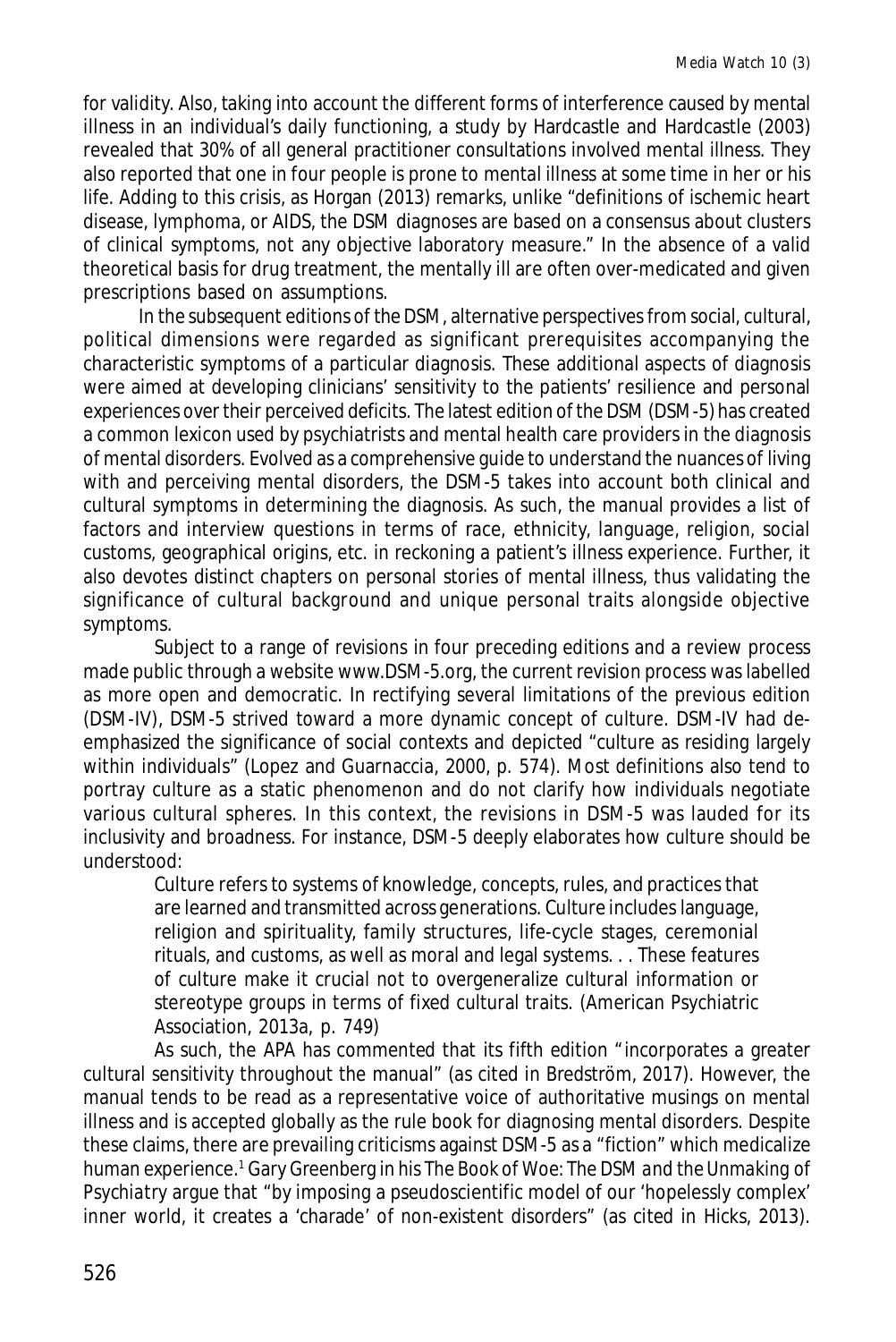Critiqued for its over-diagnosis and over-treatment, even psychiatrists admit that the DSM is flawed.

Moreover, the latest edition of the DSM, which claims to be more inclusive of sociocultural contexts and the distinctions across ethnic boundaries risks being relevant only for some patients. The latest edition still subscribes to static notions of culture by specifying certain symptoms as 'universal' and others as 'culturally specific expressions.' For instance, in case of panic attacks, "uncontrollable crying and headaches" were listed as culturally specific while "difficulty breathing" was listed as the primary/universal symptom (American Psychiatric Association 2013b).

In this context, Foucault's genealogical perspectives on mental illness and institutions align with the voice of the vulnerable subjects in the clinical equation even in contemporary clinical settings. Foucault analyses how society conceived the defining attributes of the mentally ill throughout history in his seminal book *Madness and Civilization: A History of Insanity in the Age of Reason* (1965). Focusing on the Renaissance to the twentieth century, Foucault observes that the figure of the 'madman' had shifted from being an insider to an outsider from society. Consequently, the 'insane' became an outcast who must be confined, studied, and treated as a medical object. As part of this historical evolution, asylums were established, which were meant to *discipline* the subject kept under the supervision and authority of the doctor. Later, with the intervention of positivist concerns in medicine and psychiatry, these regiments of power operated in less visible forms. Even in the contemporary medical discourse, symptomatic and categorical prescriptions on mental illness naturalize the authority of medical voice over multiple expressions of the illness experience. For instance, Foucault's (1965) view of madness as "a reification of a magical nature" (p. 276) which implies the translation of a concept into an object correlate with objectives of modern psychiatry. As such, madness is not treated as an abstraction that can be used to make sense of reality, but as a biological reality that in reductive terms awaits clinical detection. The DSM-based diagnoses, in particular, ratify such reification as recent studies observe that diagnostic categories of the DSM are "nothing but conventional groupings of symptoms" (Vanheule, 2014). Umbrella terms used to designate a collection of symptoms, thus get popularized as disease conditions that cause these symptoms, consequently affecting laymen and blinding professionals towards the subjective dimensions of mental illness.

# **The Stigma of Mental Illness**

The history of diagnoses and treatment of the mentally ill reveals a range of practices and beliefs that centered on the autonomy of the healer and the vulnerability of the patient whose identity across centuries shifted from being an insider to an outcast lodged in isolated asylums. In the Middle Ages, the mentally ill were considered to have been possessed by evil spirits, thus trapped in a supernatural phenomenon. Such perceptions led to bizarre treatment methods like trephining, a treatment procedure which included chipping a hole or trephine into the skull to create an opening that would release evil spirits and thus cure the person's illness. In many cultures, mental illness is perceived as divine punishment imposed on a person who sinned against God and, therefore, as something an individual had imposed on himself.

Consequently, the mentally ill were treated with religious rituals to drive out evil spirits and included exorcisms, incantations, and prayer. Also, the perception of the mentally ill as morally weak resulted in them being jailed as criminals and often put to death (Corrigan& Watson, 2002). Through time, individuals with mental illness were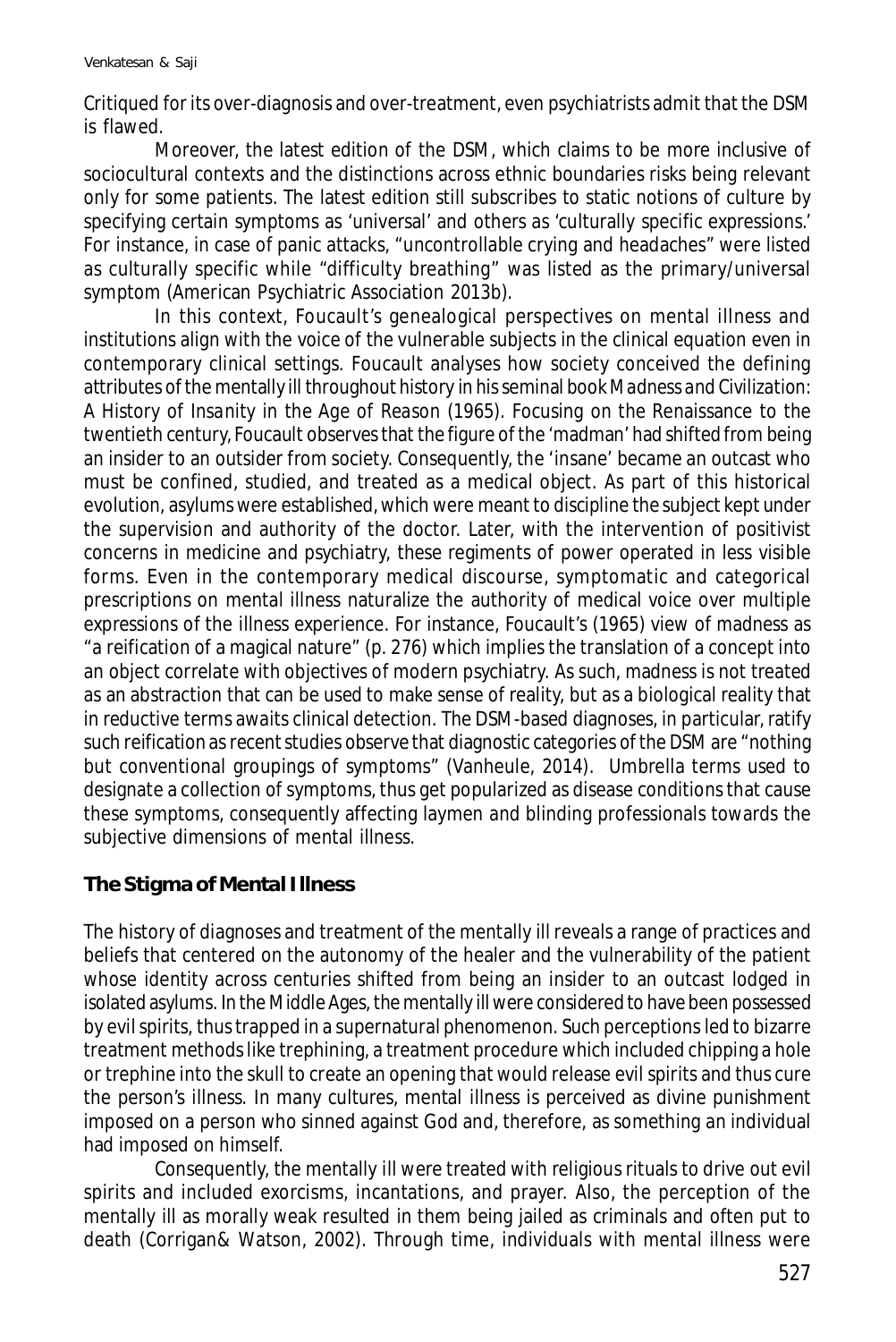metaphorically described as 'wild beasts' that needed to be confined. The belief about mental illness was later altered by the Greek physician Hippocrates, who rejected the supernatural perspectives about mental illness and argued that psychological symptoms have natural causes, just like physical symptoms. Institutions like the Bethlem Hospital that isolated the "insane" in the thirteenth century, to the Salpêtrière Hospital that was built in the seventeenth century, grew in number and sophistication. The close of the eighteenth century witnessed paradigm shifts regarding mental illness in parts of Europe. 'Mad-houses' where the 'violent' and 'dangerous' were accommodated changed to 'asylums' where the mentally ill could be treated and brought back as functional individuals in society ("History of Mental Illness").

Several studies (Crisp, Gelder, Rix, Meltzer et al., 2000; Bryne, 1997; Heginbotham, 1998) have demonstrated how those with mental illness still suffer from social and perceived stigma. Psychiatric labels that discriminate the mentally ill from the rest of the society causes social stigma, characterized by prejudicial attitudes and discriminating behavior. On the other hand, when the sufferers of discrimination internalize the feelings of shame, it is referred to as perceived stigma or self-stigma, leading to poorer treatment outcomes (Perlick et al., 2001). Etymologically, the word 'stigma' comes from the Greek word 'stigmata' which refers to "a mark of shame or discredit; a stain, or an identifying mark or characteristic" (*Merriam*-*Webster Dictionary*). About mental illness, stigma is a multifaceted construct that involves attitudes, behaviors, and feelings. It is "a collection of negative attitudes, beliefs, thoughts, and behaviors that inûuences the individual, or the general public, to fear, reject, avoid, be prejudiced, and discriminate against people with mental disorders" (Gary, 2005, p. 980). Moreover, stigma acts as a mediating process which legitimizes and normalizes discrimination and violence against people suffering from mental illness. Surveys conducted among the general public demonstrate that most people approached the mentally ill with caution and presumed that they were generally hard to talk to. Such negative impressions often persist in people across cultures despite most of them being aware of the travails of mental illness through witnessing the illness condition in close familial and social circles. More recent studies (Wang & Lai, 2008; Reavley & Jorm, 2011) reveal that a significant proportion of the public considered that people with mental illnesses such as depression or schizophrenia were unpredictable, dangerous and they would be less likely to employ someone with a mental health problem. In an initiative of the Scattergood Foundation, general stereotypes of the sort are studied and addressed based on statistical facts. In response to the predominant stereotype about the mentally ill as dangerous and violent, they remarked:

Most people with mental illness never commit acts of violence and are more likely than others to be victims of violence. The reality is that people who do not have mental health conditions commit most violent crimes. In fact, according to data from the National Epidemiologic Survey on Alcohol and Related Conditions, only 3% of people with mental illness are violent. That means 97% of people with mental illness are not violent. (Scattergood Foundation, 2018).

The mentally ill are labeled as deviants by society; as dysfunctional individuals in the framework of society. Becker (1963) remarks, "[s]ocial groups create deviance by making the rules when infraction constitutes deviance and by applying their rules to particular people and labeling them as outsiders" (p. 9). As the mentally ill inhabit an alternate reality, it is assumed that they are naturally bound to break the rules of a particular society. Ironically, the understanding of what constitutes 'abnormality' differs from one society to another; in other words, what is abnormal for one society or culture may be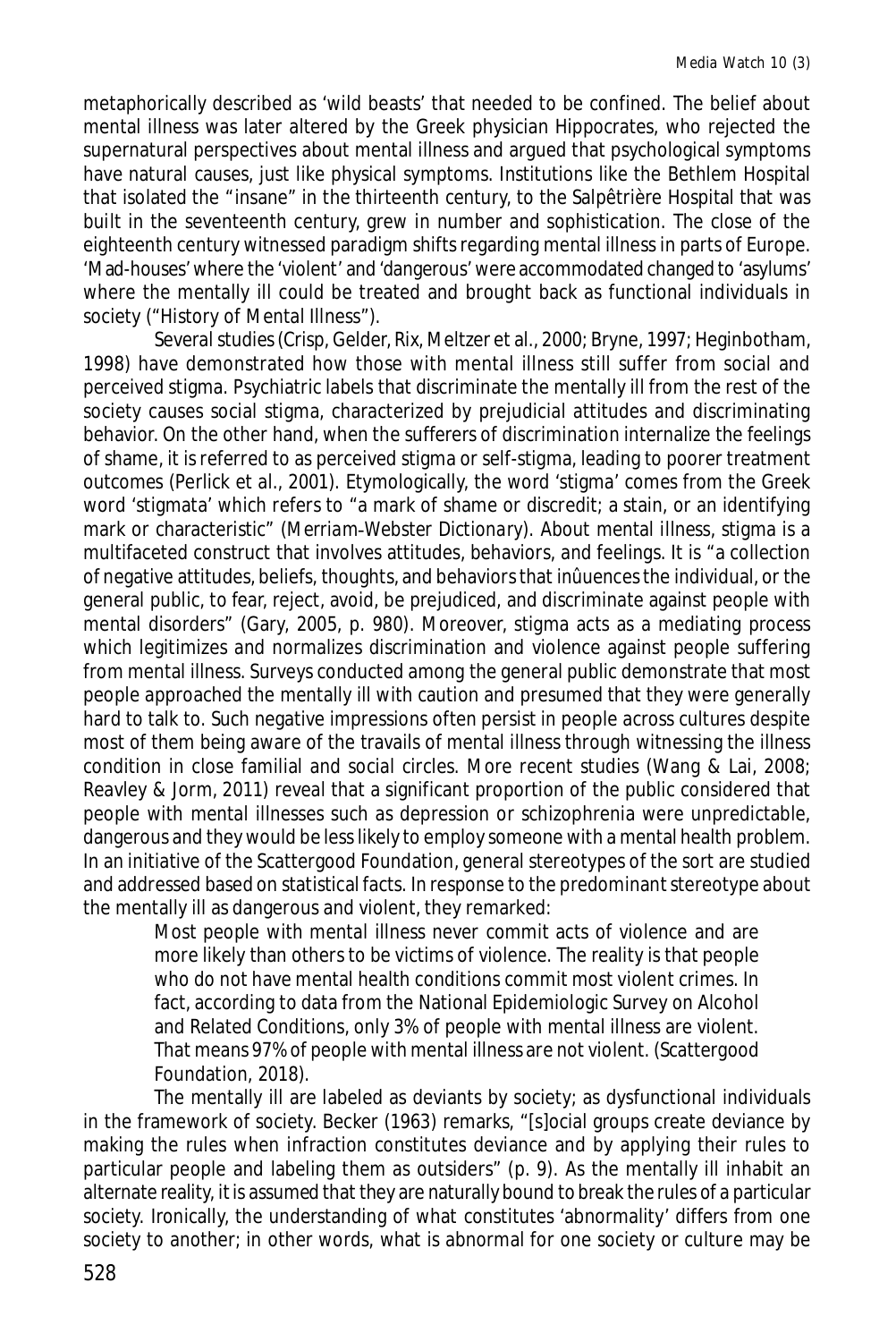normal for another. However, Kleinman (2009) argues that mental health professionals themselves, family members, and sufferers are often the most effective and efficient transmitters of stigma due to factors such as poor conditions of care and social/financial burdens of care (p. 603). Stigma in psychiatric institutions enables serious abuse of the mentally ill as evidenced in several studies: use of "unmodiûed electroconvulsive therapy"; violence, including sexual violence: "Against adults and children…by staff or fellow patients" (Patel, Kleinman, and Saraceno, 2012, p. 367). Furthermore, seclusion and isolation, as well as passivization and inactivity of patients in psychiatric institutions, amplify the obstacles to patients' subsequent participation in the ordinary life and everyday social experience (Patel, Kleinman, and Saraceno, 2012).

### **Medical Discourse and the Stigma of Mental Illness**

The field of biomedicine is not immune to popular beliefs about mental illness. According to Corrigan & Watson (2002) and Hugo (2001), most mental health professionals also subscribe to negative stereotypes about mental illness. Statistical surveys conducted as part of their study has revealed that medical professional groups were less optimistic about prognosis and long-term outcomes in this regard. Ironically, the approach of the general public towards the mentally ill is much healthier as they at least acknowledge the individuality and identity of the sufferer. People with mental illness commonly report "feeling devalued, dismissed, and dehumanized" by many of the health professionals who treat them. Such stigmatizing experiences include "feeling excluded from decisions, receiving subtle or overt threats of coercive treatment, being made to wait excessively long when seeking help, being given insufficient information about one's condition or treatment options, being treated in a paternalistic or demeaning manner, being told they would never get well, and being spoken to or about using stigmatizing language" (Knaak, Mantler & Szeto, 2017). The dehumanizing approach of mental health professionals not only contributes to the stigma (Penn & Martin, 1998) but also result in worsening the condition of the ill (Sadow et al., 2002).

Although inhuman treatment practices in asylums could be linked to the cultural factors that shaped physicians' prejudice towards the mentally ill as impassive exiles from a 'normal,' functional society, the typology of illustrated histories of medicine legitimized such attitudes. Sander Gilman, in his seminal investigation of the illustrated histories of mental illness, traces several examples that reflected the cultural history of madness and legitimized its claims in academic psychiatry. Gilman in *Seeing the Insane* (1982) and *Picturing Health and Illness: Images of Identity and Difference* (1995) critically examines visual representations of the mentally ill across centuries as "cultural fantasies of health, disease, and the body" (1995, p. 18). Gilman unveils the selection and editing involved in choosing visual representations of the mentally ill and claims that the use of pictures in medical texts cannot be deemed as naïve but highly manipulative. The overarching claim of these representations, Gilman argues, is that there is no internal reality to be examined, only the external world internalized and represented in art (1995, p. 19). Irrespective of the medium—illustrations or photographs—these visual representations emphasized the need for the psychiatrists to *see* the patient and his/her signs and symptoms as the key to diagnosis. Intriguingly, such medical iconography was not distinct from the presumptions of madness in the general iconography of Western representational art. As such, the field of psychiatry was obsessed with creating a visual epistemology from which the subjectivity of the patient was completely absent. As Gilman (2011) observes: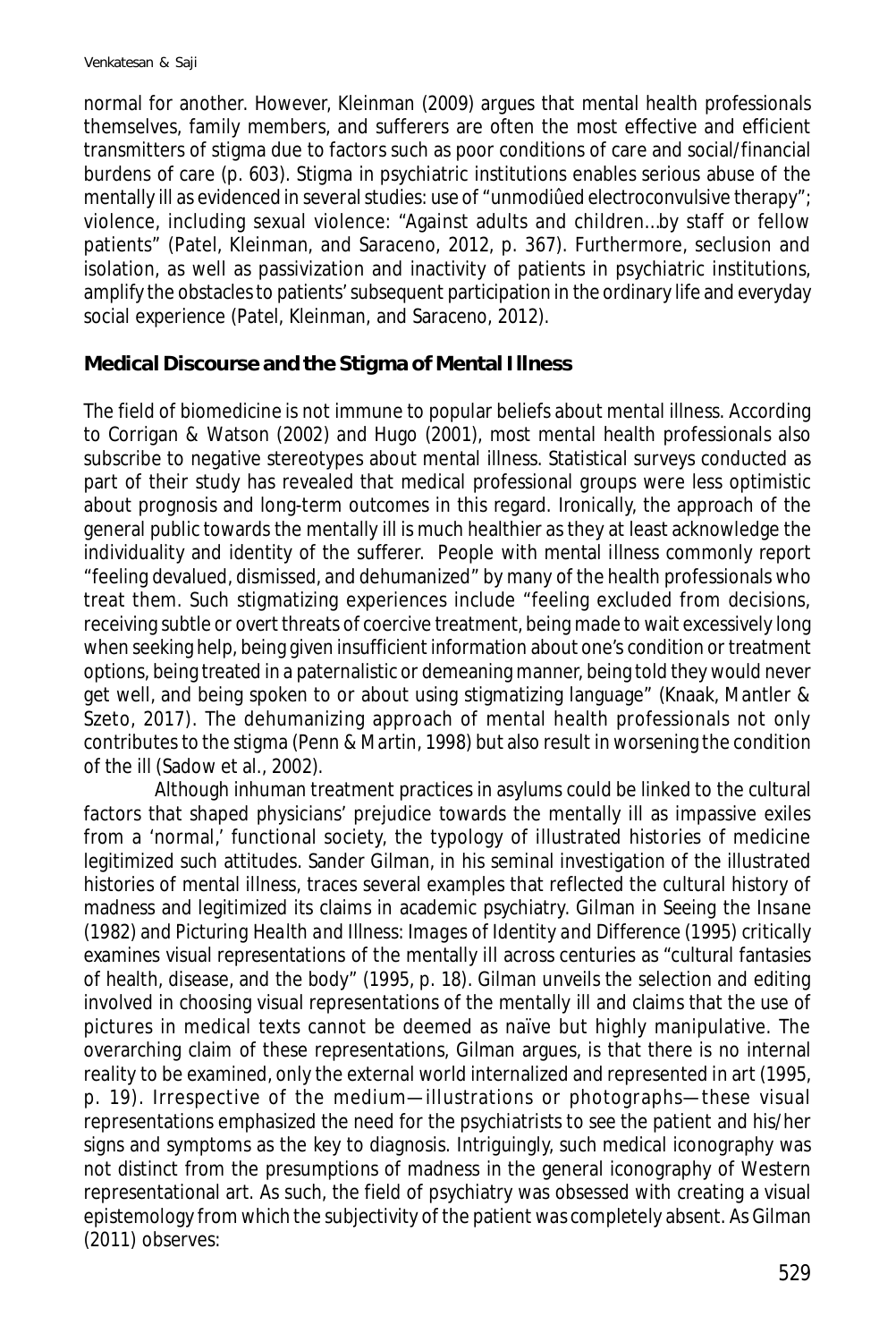Picturing is moved from being an individual act in a historical context to that of the collective, self-labeled as "scientists" without much consideration to the mechanisms present. . . . It is, as Peter Novick argued decades ago, the creation of an academic notion of the subjectivity out of the subjectivity of the historical agent.

As such, these visual representations control medical perceptions of the mentally ill binding the general misconceptions and anxieties about madness. Most representations followed the beauty/ugly binary based on the patient's physiognomic features. By the close of the eighteenth century, the association of madness with specific physiognomy had become commonplace in European thought. Although Phillipe Pinel is highly regarded for introducing humane treatment and reform in French asylums, he is also instrumental in altering perspectives on psychopathology. In his *Treatise on Insanity* (1801), Pinel included two images comparing the shape of the skull of two patients. The analysis further developed to include comparisons with the ideal proportions of Greek sculpture, thus measuring the physiognomy of the mentally ill on the plane of aesthetic perceptions (Gilman, 2014, p. 73).

Moreover, such perceptions even led various psychiatrists to propose comparisons with the physiognomy of animals to perceive the mental status of their patients and to distinguish them from the ideal structure of a normal person. For instance, August Krauss' table of animal analogs demonstrates how madness was perceived in terms of patient's physiognomic features. Hidden implications of such parallels drawn between physiognomic ugliness and mental impairment connote to the construction of categories of beauty/ health and ugliness/illness. These essential categories may cater to the aesthetics of a particular group or class as well as specific individual aesthetics of the time. Here, Krauss' question of physiognomy and the features of the various breeds of horse could be read as encoded in the cultural ethos of science in the nineteenth century. In this context, Gilman (2011) rightly comments on the necessity to keenly observe the nuanced braiding of the public and private reveries of mental illness thus:

The role of the study of medical (in the broadest sense) representations, or perhaps better, images of health and illness and their attendant social and cultural settings need to be addressed. The function of representations and those trained to study and analyze them in the history of medicine is to knit the function of public and private representations with the continuities and discontinuities in attitudes and beliefs both within and beyond the health sciences.

These prejudiced manifestations of the mentally ill not only affect the physician's attitude towards the mentally ill but also precipitate negative metaphors in the cultural discourse on mental illness.

### **Representation of Mental Illness in Popular Culture**

As in medical discourse, a tendency to visualize mental illness also exists within art and popular culture. A careful analysis of the history of visual representations of the mentally ill reveals a set of repeated, stereotyped ideas/images from the  $16<sup>th</sup>$  century to contemporary popular culture. Cumulatively, these representations of the mentally ill reflect the dominant attitudes and behaviors towards them, that is, a constant fear of the Other. Further, they also reinforce the presumed boundaries between normal and abnormal. The stereotypical cultural representation of the diseased body and its psychological manifestation as a dangerous 'other' is reflected in illness discourses across time.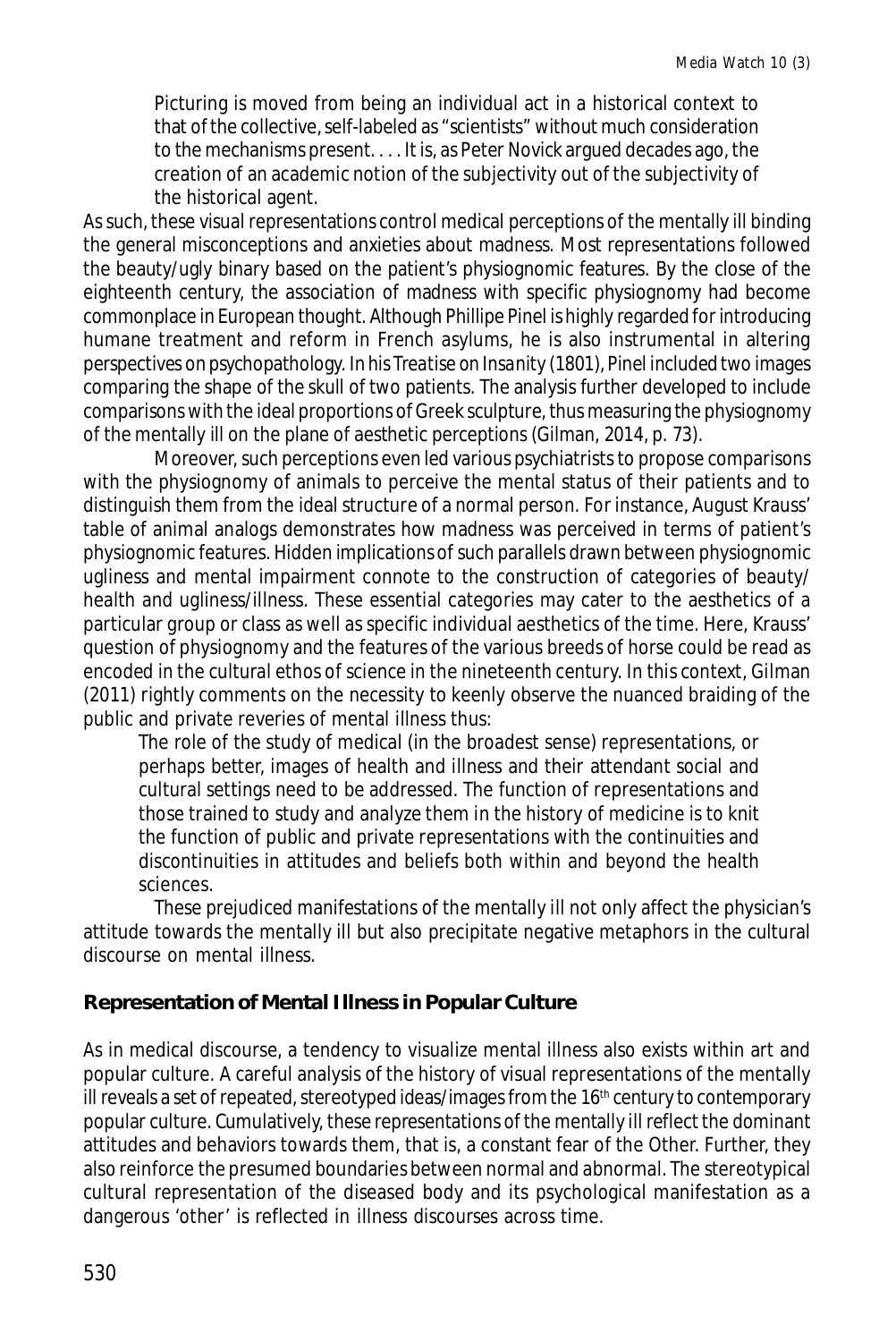In making a clear distinction between the ill and the healthy, several representations in art also characterize the mentally ill as animals devoid of human qualities. As Foucault remarks, "madness had become a thing to look at: no longer a monster inside oneself, but an animal with strange mechanisms, a bestiality from which man had long since been suppressed" (2005, p. 66). Foucault's observation unveils the predominant cultural logic of considering the "mad" as a beast which must be confined and controlled. One of the earliest examples of metaphorizing madness as animalistic is reflected in Charles Bell's *Madman* (1806). The image reflects the larger cultural anxiety of not being able to identify with a person with mental illness and feeds the desire to alienate them from the 'normal' society. The 'madman's' glance directed away from the readers characterized by indignant gestures, suggests unpredictability and impending danger. Like an untamed animal, the 'madman' is chained and left naked. Interestingly, the image reciprocates the predominant middle age fantasies about madness. Such persistent notions about the mentally ill reflect the cultural preoccupations of controlling and taming the undesirable—other inconspicuous ways despite centuries of evolved scientific and cultural perceptions about mental illness.

Sensationalisation and stigmatization of mental illness are also evident in popular media representations. Perpetuating stereotypes and capitalizing on the increased anxiety, several negative and inaccurate portrayals of mental illness influence the public perception of mental illness. Most movies deploy illness as a trope of violence and crime. Scary and dangerous slashers suffer from psychosis. Alfred Hitchcock's *Psycho* (1960), for instance, features Anthony Perkins as Norman Bates who kills a female motel guest. The scene of the murder captures the gruesome details of the slashing and the helplessness of the female victim, Marion, enacted by Janet Leigh. Norman Bates is not identified as a mental patient until the end of the film when a psychiatrist explains the origins of his bizarre behavior. Since *Psycho*, slasher movies which peaked in popularity in the late 1970s and continue through the 1980s and beyond improvise the same theme. The elements of violence and fear are exaggerated with dramatic special effects in these movies. Otto F. Wahl in *Media Madness: Public Images of Mental Illness* observes that mentally ill characters in movies and different television shows were more likely to be undeniably violent villains. The adjectives that best describe the mentally ill in these representations were "active," "confused," "aggressive," "dangerous" and "unpredictable" (Wahl, 2003, p. 66).

 Several studies (Wahl, Wood, Zaveri, Drapalski, & Mann, 2003; Wilson et al., 2000) have also shown that portrayals of the mentally ill in popular movies are mostly negative and thus perpetuate stereotypes about mental illness. Even in technical details such as framing and point of view, these representations convey that the mentally ill are different from other characters. Moreover, pejorative terms such as "crazy," "psycho," "deranged," and "loony" are often used by other characters to refer to the mentally ill (Goldstein, 1979; Wahl, Wood, Zaveri, Drapalski, & Mann, 2003; Wilson et al., 2000). Apart from *Psycho*, many films such as Miloš Forman's *One Flew Over the Cuckoo's Nest* (1975), and Tony Bill's *Crazy People* (1990) exploit such terms to intrigue and entertain the viewer. The characters themselves are often portrayed with distinctive and unattractive features like rotting teeth or unruly hair (Wilson et al., 2000). In exploring television images of madness, Simon Cross studies "Whose Mind is it Anyway" a British television show, which aims to present the implications of releasing mental patients from asylums. Each shot fully exploits the standard icons of dangerous insanity in the patient's crooked facial expressions and disheveled appearances. The presenter explains to viewers that a "mentally disturbed man has been seen brandishing a knife at a local restaurant." The next shot presents a police car with the siren sounding, moving at speed to catch the dangerously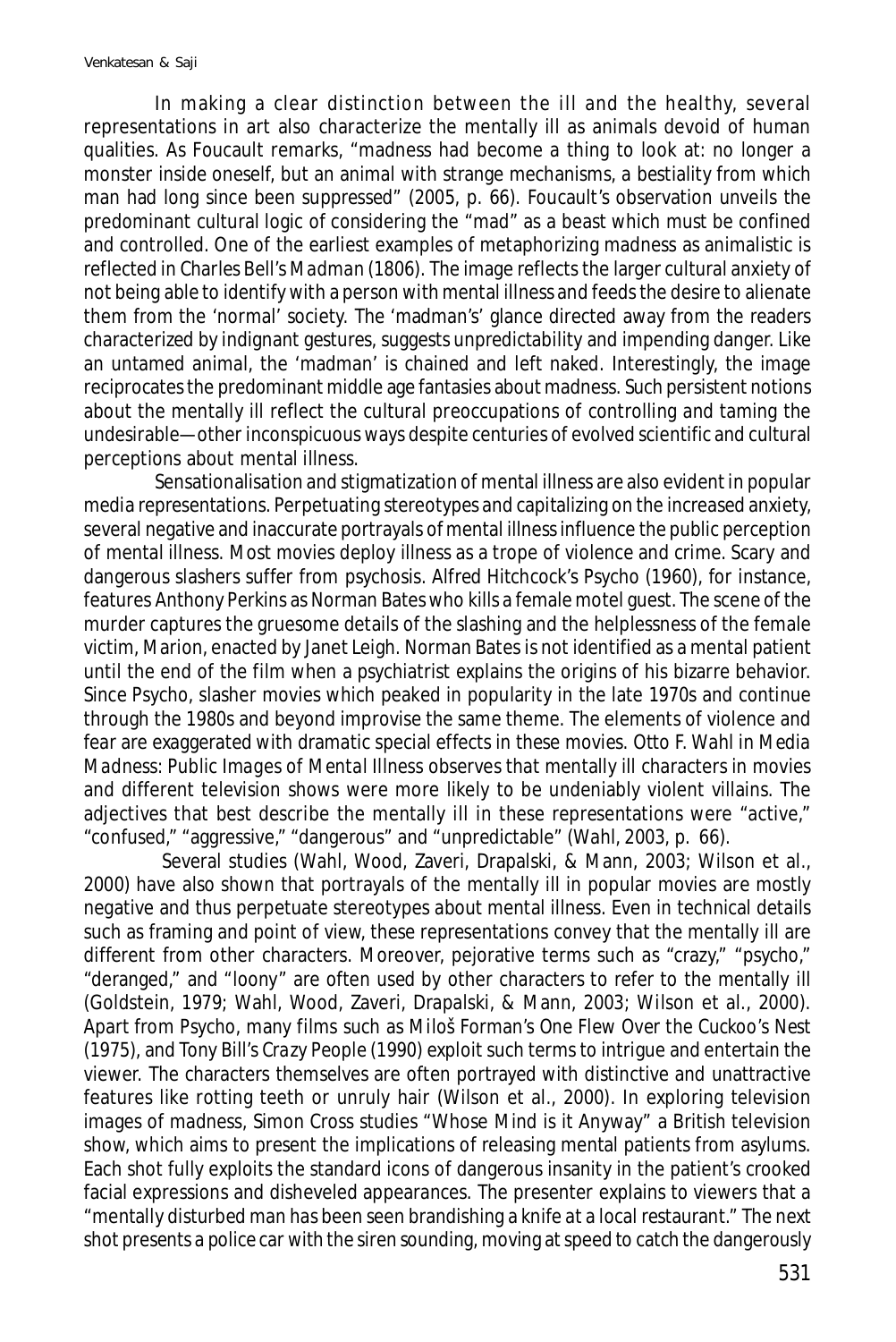insane. Such negative images of violence and control permeate almost all filmic representations of the mentally ill. Films such as *Bug* (2006), *Split* (2016), and *Bird Box* (2018) also draw icons from the violent stereotype of madness. Jane Pirkis and others (2006) in "On-Screen Portrayals of Mental Illness: Extent, Nature, and Impacts" categorize such stereotypes from filmic representations thus: the homicidal maniac, the rebellious free spirit, the female patient as a seductress, the narcissistic parasite, and the zoo specimen (pp. 528-529). As such, these portrayals reduce the mentally ill to essentially negative categories. In a different vein, few filmic representations also perpetuate unscientific and unrealistic notions about mental illness and coping strategies. *Silver Linings Playbook* (2012), for instance, presents unrealistic ways of managing bipolar disorder. Although the first half of the movie bluntly portray the dysfunction of the characters and the travails of bipolar disorder on the family, it over-emphasizes an easy recovery when the two main characters engage in a romantic relationship. *The Visit* (2015) also inaccurately portray those with schizophrenia as struggling with murderous tendencies. The mentally ill characters in the movie are represented as inherently dangerous with odd behaviors, hallucinations, and paranoia.

Comics, "the only proximate medium of film" (Chute, 2010, p*.*221) is also not excluded from such negative/distorted images of mental illness. Alan Moore and Dave Gibbon's *Watchmen,* for instance, presents characters like Rorschach, the Incredible Hulk, and David "Legion" Haller as victims of trauma and are often marginalized and socially excluded. Within such an environment, their mental health problems unsurprisingly worsen. "Rorschach is dismissed as paranoid and crazy by his fellow costumed adventurers, leading him to spiral downward until he believes violent murder to be the only viable option in his war on crime. The Hulk is ostracized for being a monster and becomes even more dangerous the more isolated he gets" (Langley, 2018). Similarly, *Batman* series also reinforces the violent stereotype of insanity in characters like Two-Face (split personality disorder) and The Joker (Psychopath) who set the standard for a typical villain in most comic books that followed. The *New York Times* published an article by psychiatrists H. Eric Bender, Praveen Kambam, and Vasilis Pozios in 2011 challenged the distorted representations of the mentally ill in DC comics:

[W]hen contemporary psychiatric terms or disorders have been used in stories; they have been misapplied to explain villainy. As Grant Morrison, a wellknown comic author, wrote recently, "The rest of Batman's rogues' gallery personified various psychiatric disorders to great effect: Two-Face was schizophrenia." But Two-Face's central quality, a split personality, isn't characteristic of schizophrenia. Similarly, the Joker is often called "psychotic," despite a lack of hallucinations or other symptoms of a psychotic disorder. True, some say, "these are just comic books." But such inaccuracies perpetuate harmful stereotypes.

Sensationalized media reports of real events also influence the public perception of the mentally ill. Research indicates that most news reports represent the mentally ill person as violent and criminal than benign or sympathetic (Wahl, 2003, p. 67). Along with the prevalent notion of the mentally ill as fundamentally flawed and evil rather than as an ill person, news reports frequently suggest that those with mental illness cannot be cured completely despite treatment. Catering to the common plot pattern of the mentally ill who are bent on terrorizing the innocent, these reports demonstrate the ineffectiveness of treatment for the mentally ill. For instance, newspaper reports like the one published in *the New York Post* on May 9, 1982, confirms the evidence that former patients will be prone to violence even after treatment. The catchy headline, "Freed Mental Patient Kills Mom" in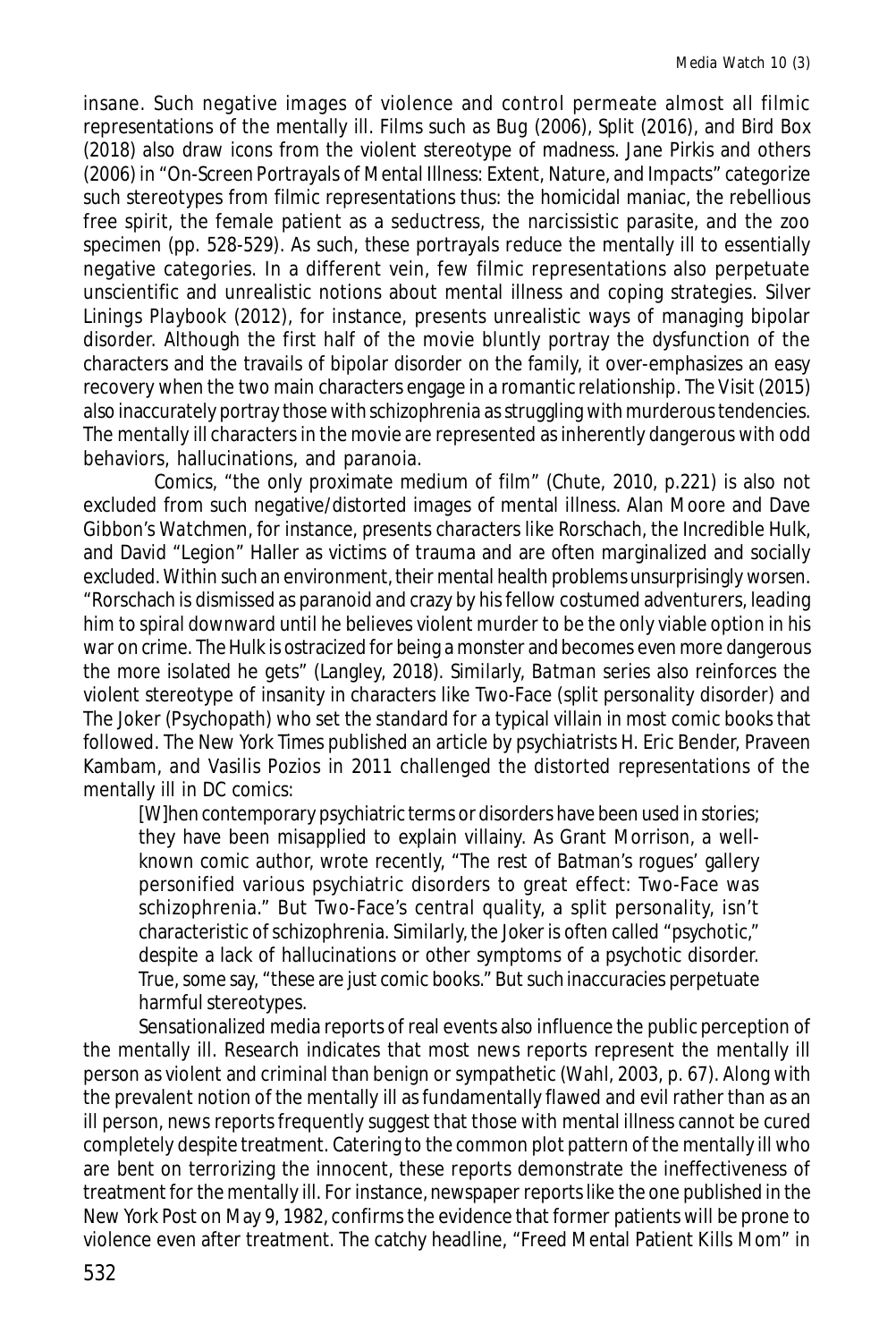bold capital letters provokes the readers to assume that those once labeled as mentally ill must be approached with caution. As such, the patients continue to experience the stigma of exclusion and violence throughout their lives, even after being medically cured.

Reports on the mentally ill as the dangerous Other and the deliberate use of phrases like "crazy" in describing them further reinforces the metaphors and stereotypes that dehumanize the mentally ill. In other words, such reiterated usages diminish the "credibility, trustworthiness, and value" of the person suffering from mental illness (Wahl et al. 2003, p. 559). Biased and sensationalized reports as such mislead the public by portraying the mentally ill as aggressive, dangerous, and unpredictable. Pamela Kalbfleisch (1979) studied newspaper homicide stories in the United States to observe recurrent patterns that these reports follow in making issues "newsworthy." Accordingly, she identifies (i) insanity, (ii) unpredictability, and (iii) victimization of ordinary people as the three basic ingredients for a "top story." Editors highlight stories with such features, for wider readership at the cost of the stigma that it precipitates towards the mentally ill.

On the contrary, a recent study by Marian Chen and Stephen Lawrie (2017) reveals that "only 5% of the homicides carried out in the general population between 2001 and 2011 were by those with an abnormal mental state" (p. 309). Also, it is found that those with a mental disorder are more inclined to self-harm than harm others. Despite these facts, news media perpetuates sensationalist notions about mental illness that dehumanize patients to the extent that they are defined by these presumed symptoms of their illness.

Additionally, these connotations of violence and unpredictability that are ascribed to mental illness are unrestrainedly followed in reporting other social issues as well. For instance, newspaper articles inappropriately utilize psychiatric terms to refer to those actions/people that it does not approve of. Wahl (2003) cites several examples from newspaper reports in which dictators like Saddam Hussein were repeatedly referred to as "madman" and "as crazy as Hitler" (p. 27). In a recent newspaper report published by *Independent*, the President of the United States, Donald Trump was referred to as a "psychopath" posing an "enormous present danger" (Kentish, 2017). Although Hussein, Hitler, or Trump are functional individuals who are in control of their faculties, their hostile and fanatical actions are impulsively connoted to mental instability. While subtly acknowledging that these men are not mentally ill, news reports such as these which passively use labels of mental illness without discretion as such discredit those suffering from the illness.

When media representations of mental illness present false perceptions, even medical definitions about mental illness may not serve the full purpose of redeeming the validity of one's lived experience of illness. W.J.T. Mitchell, in a lecture titled "What, do Pictures Want" argues that madness, as represented in popular media, is not necessarily at the periphery of human experience. Departing from the symptomatic definitions of schizophrenia, Mitchell presents an alternate perspective about the illness which is unavailable in popular representations of schizophrenia. As such, he argues, "schizophrenia can be understood as an intensified form of normal mental activity of the work of reason, memory, and imagination spinning out of control; the perfectly ordinary process of inner vision and audition exaggerated so that fantasy take on a tactile and visceral reality" (Muzeum 2013). His deliberate choice of the words "normal," "ordinary," and "reality" reflects an attempt to free madness from its confinement in the discourse of medicine and popular culture as an abnormal and exotic abstraction.

Reinforced by different media representations, such dehumanized metaphors of violence and idiocy permeate into everyday language and slang words which connote to mental illness. As advertisements aim to attract the viewers' attention, they often deploy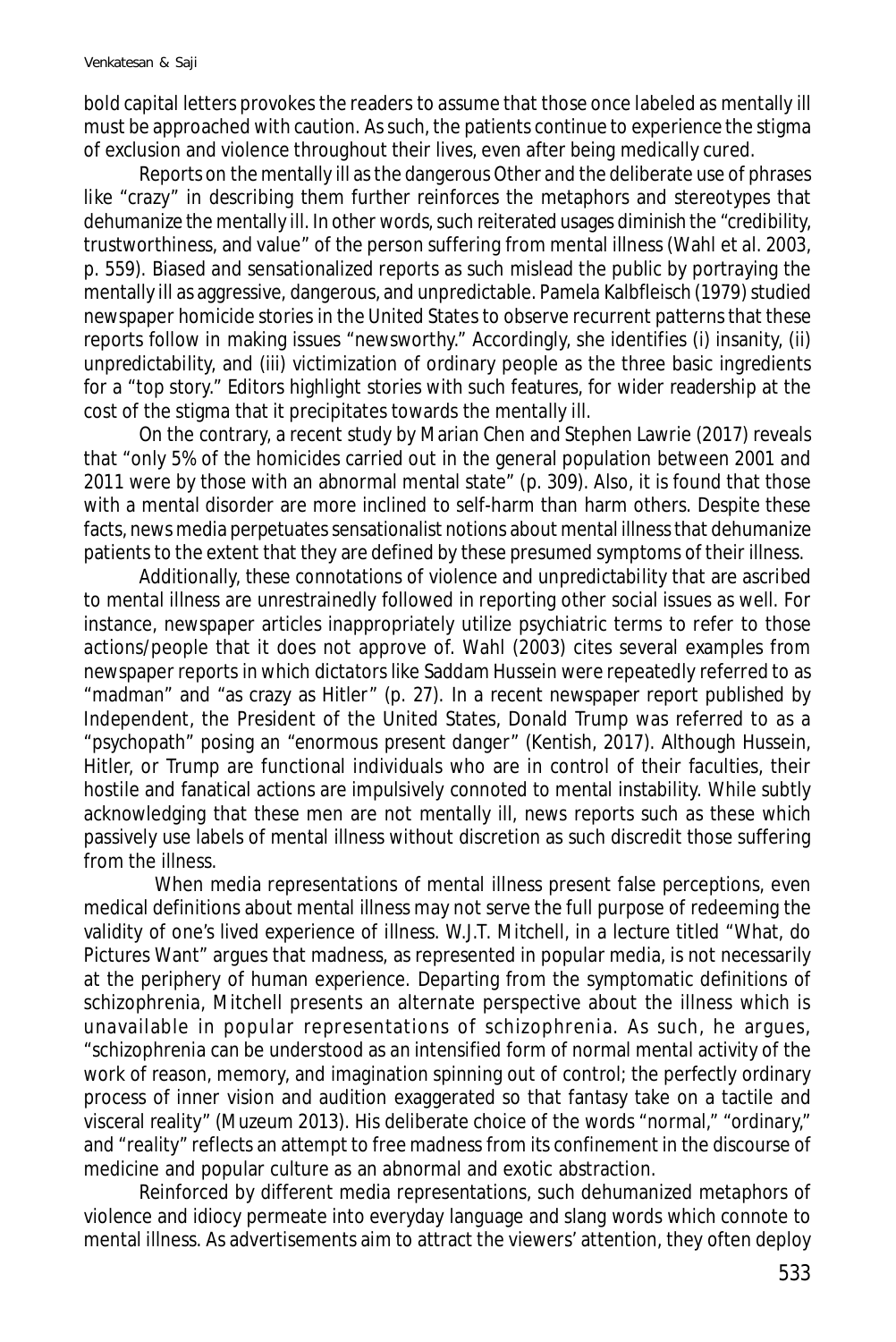slang terms and offensive images of mental illness. Especially, advertisements for peanuts engage in a wordplay on the double meaning of "nuts." For instance, a particular peanut product was packed as a gift bag in a straightjacket labeled "Certifiably Nuts." The package was branded with a "patient history," stating that the owner's family had been "nuts for generations." Although tags such as these imply the quality of the product as time-tested, they subtly convey unscientific notions about hereditary links to mental illness (Davidson, 2018). Additionally, pulling a string attached to the peanut package would release hysterical laughter; a characteristic drawn from stereotyped representations of the mentally ill as idiotic. The product and the advertisement tags serve as metaphors of mental illness, which construe and perpetuate negative and stereotyped perceptions about those suffering from mental illness. Interestingly, the product even won the CLIO award for their innovative idea, which denotes the apathy of the advertisement industry to the plight of those with mental illness. Such deliberate use of psychiatric terminology in non-contextual fields not only conveys a lack of recognition of the sufferings of the mentally ill but also promotes distorted notions about the mentally ill in public.

Consistency in the negative representations of mental illness in advertisements further plays a major role in reinforcing the stereotyped perspectives on mental illness. Most visual representations of the mentally ill in advertisements emphasize distinctive physical features. Caricatured wild eyes and unkempt hair, in particular, are defining traits of the mentally ill in these portrayals. Such distinctions underscore the politics involved in the selection of images even though the reality of mental illness is varied and more human.

# **Abuses of Metaphors of Mental Illness**

Although metaphors are often inconspicuously deployed in representations of illness, Elaine Scarry observes that metaphors do not merely function as rhetorical devices but as tools imbued with ideologies that configure popular perceptions about the illness. Scarry in *The Body in Pain* (1985) discusses how the experience of pain is articulated in language exclusively through metaphors of weaponry and damage (p. 15). Similarly, Susan Sontag (1991) in *Illness as Metaphor* traces metaphors that conceptualize disease as an "evil, invincible predator" (p. 7). Tracing several figurative uses of diseases as a metaphor for monstrosity and destructiveness in nineteenth-century literature, Sontag attempts to reveal its origin in social prejudices and stereotypes. Sontag (1991) clarifies how military metaphors "contribute to the stigmatizing of certain illnesses and by extension, of those who are ill" (p. 97). Especially in literary representations of diseases like cancer and TB, the predominant metaphors are that of war and invasion; to quote Sontag (1991), "[i]n TB, the person is 'consumed,' burned up. In cancer, the patient is 'invaded' by alien cells" (p. 14).

In the context of mental illness, popular media like movies and advertisements configure several metaphors as identified by Scarry and Sontag. Advertisements on mental health, for instance, often follow a tragedy narrative with sad faces in dim background and lighting which stereotype mental illnesses like depression as a uniform experience. Worse still are pharmaceutical advertisements where metaphors of sadness and gloom prevail until the patient is medicated with a particular drug. These advertisements portray medication as a sole method of dealing with mental illnesses. Accordingly, these advertisements reconfigure the background setting with metaphors of hope and happiness. For instance, S. E Smith (2011) refers to early advertisements on Prozac®, a drug used for treating depression, which features characters who engage in heavy-handed metaphors like opening the blinds to "let the sunshine in." In averting the mental health condition, he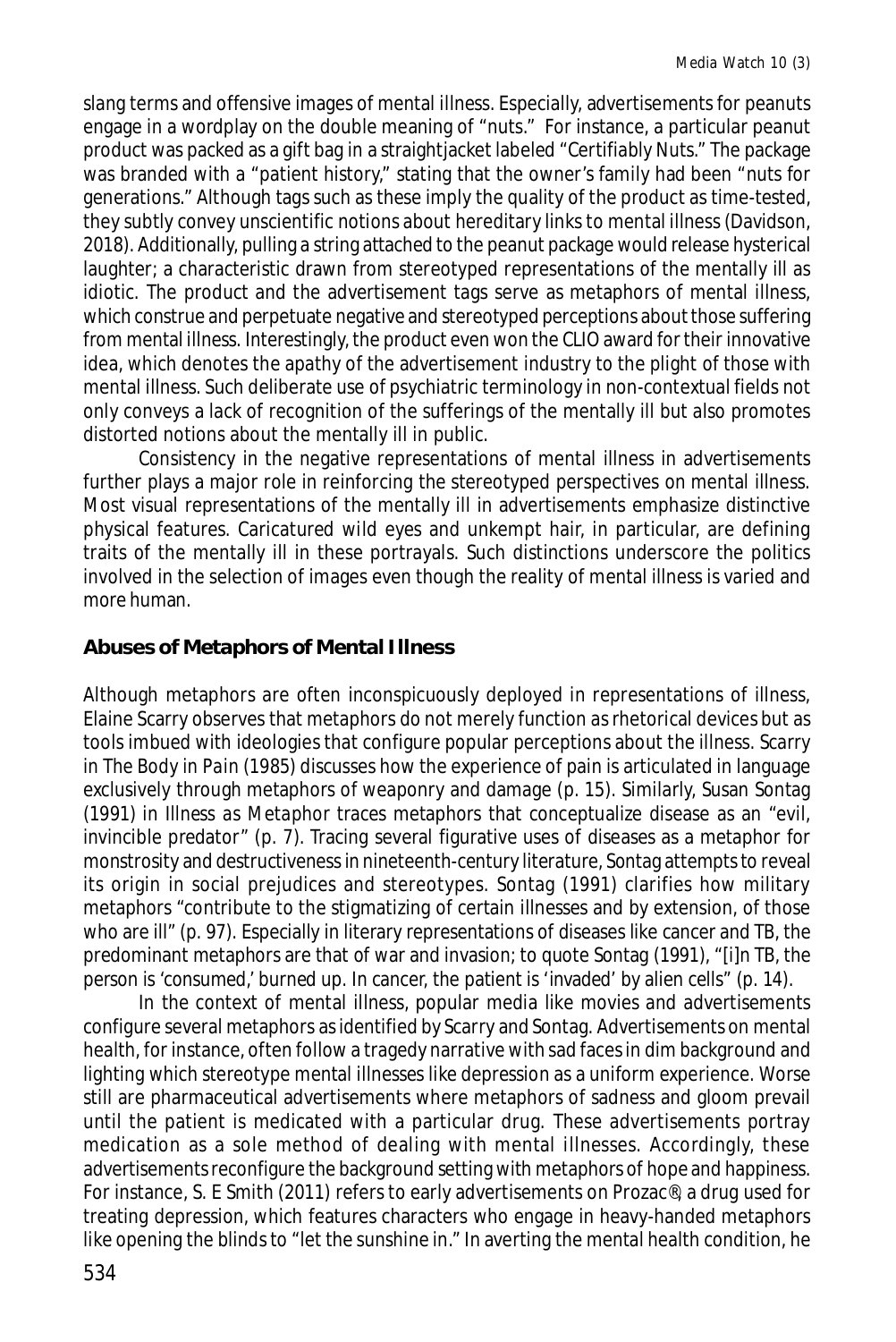observes, "[p]atients should just take a pill..... according to the narrative in pharmaceutical advertising, when the truth can be more complicated." Such portrayals shadow the significance of mental support that friends and family could provide the mentally ill as a path to recovery, apart from medication.

Against such stereotyped representations of mental illness, Sue Estroff argues that mental illness cannot be reduced to an object; it is not "something that someone *has,* and that is external to whoever is experiencing it" (as cited in Vanthuyne,2003, p. 413). On the contrary, the experience of mental illness is "socially situated, individualized version of a body of cultural knowledge" (Vanthuyne, 2003, p. 413). However, the different cultural idioms and stereotypes that are hierarchically positioned within a network of power relationships constitute deleterious metaphors of mental illness which appropriate subjective experiences to popular expectations. The Peanut advertisement, horror movie posters, and Bill Lee's cartoon discussed in this essay reveal how metaphors of violence and idiocy frame popular perceptions of mental illness. In a close analysis of these visual representations of mental illness across popular media, one becomes aware of the visual attributes and nuances that construct metaphoric meanings that have a deleterious impact on those suffering from the illness. In this context, Aristotle's contention proves significant: "Metaphors, like epithets, must be fitting, which means they must fairly correspond to the thing signified: failing this, their inappropriateness will be conspicuous" (1984, p. 2240). Similarly, metaphors of mental illness that circulate in medical discourse through psychiatric idioms prevent the mentally ill and their community from exploring the diverse socio-political perspectives and singular experiences of living with mental illness.

### **Coda: Implications**

The prejudices perpetuated towards the mentally ill and the stigma that it engenders determine the societal attitudes towards those suffering from mental illness. Patients are doubly challenged by the stereotypes that ensue from misconceptions about mental illness, apart from the physical and emotional quandaries of their illness experience. As such, representations that negatively portray the mentally ill would also shape the perspectives of professional and non-professional caregivers towards the mentally ill. Prejudiced assumptions about the illness would cause caregivers to disregard the individuality of patients or the distinct nature of the illness. In this context, the absence of personal accounts of illness or accurate representations of patients' subjective reality, the mentally ill would be subject to systematic exclusion from civic and social life. Particularly, in policy-making and resource allocation, the mentally ill are denied of opportunities required for quality living ranging from satisfactory job and healthcare facilities to affiliation with a diverse group of people (Corrigan & Watson, 2002).

Furthermore, the representations of the mentally ill as violent and unpredictable in popular media have adverse effects on diverse domains of the patient's life. Approached with caution and distrust, these individuals would continue to live with shame and guilt despite being cured of illness. As such, the label of mental illness, the exaggerated and grossly distorted representations of it and the self-stigma and public stigma induced by it subtly determine their intrasubjective and intersubjective realities.

#### **Note**

<sup>1</sup>See Cherril Hicks' "Dozens of mental disorders don't exist" published in the wake of World Mental Health Dav.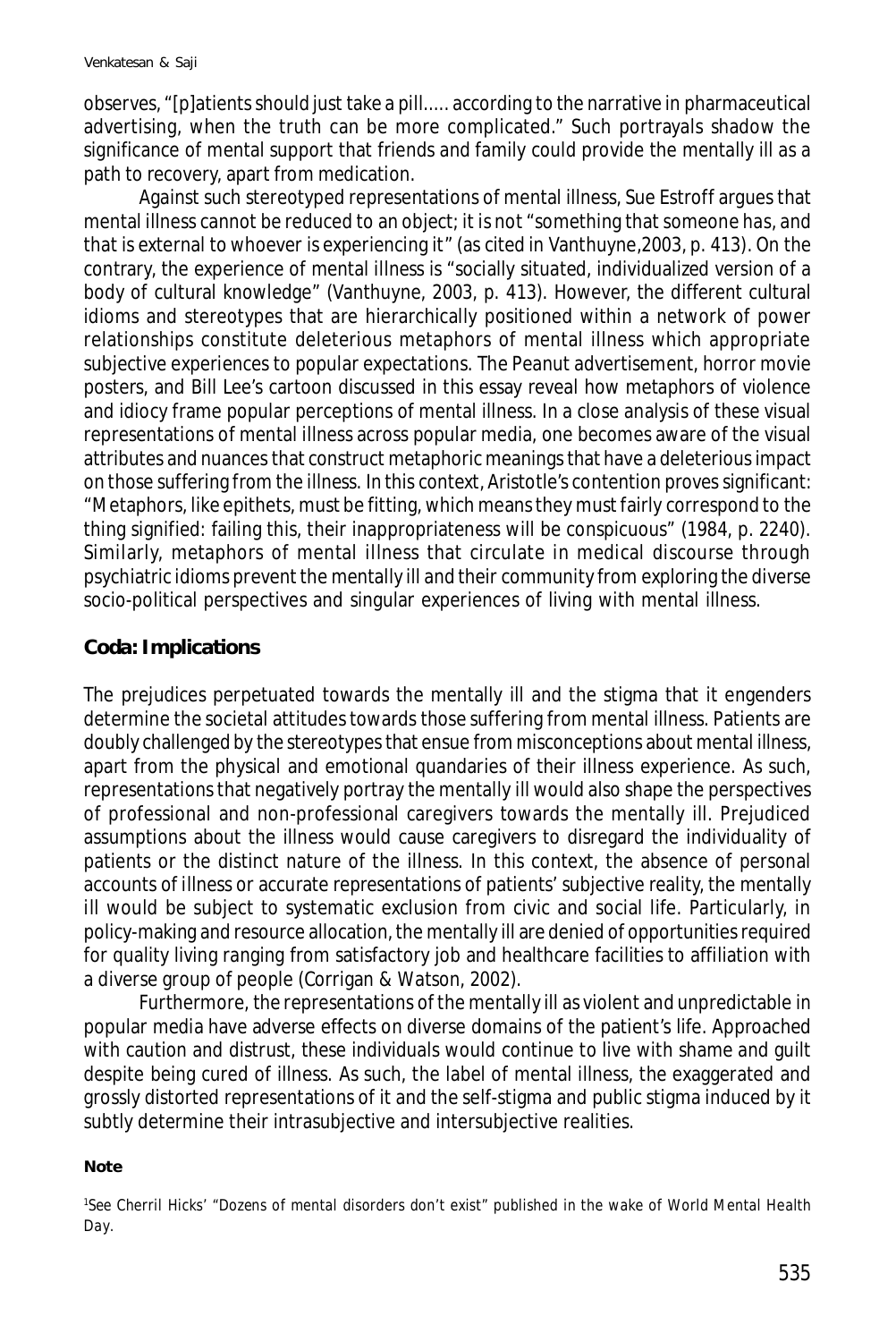#### **References**

- American Psychiatric Association. (2013a). *Diagnostic and Statistical Manual of Mental Disorders: DSM-5*. Arlington, Va.: American Psychiatric Association.
- American Psychiatric Association. (2013b). Cultural Concepts in DSM-5 [PDF File].
- Andreasen, N. (2007). DSM and the Death of Phenomenology in America: An Example of Unintended Consequences. *Schizophrenia Bulletin*, 33(1), 108–112.
- Aristotle. (1984). Rhetoric. In Jonathan Barnes (Ed.). *The Complete Works of Aristotle: The Revised Oxford Translation* (pp. 2152-2269). Princeton, NJ: Princeton University Press.
- Baldonado, A. M. (2017 October). Representation. Retrieved from https:// scholarblogs.emory.edu/postcolonialstudies/2014/06/21/representation/
- Becker, H. S. (1963). *Outsiders: Studies in the Sociology of Deviance.* New York: The Free Press.
- Bender, H. E., Kambam, P., & Pozios, V. (2011, September 20). Putting the Caped Crusader on the Couch. Retrieved from https://www.nytimes.com/2011/09/21/opinion/puttingthe-caped-crusader-on-the-couch.html
- Bredström, A. (2017, December 28). Culture and Context in Mental Health Diagnosing: Scrutinizing the DSM-5 Revision. Retrieved from https://link.springer.com/article/ 10.1007/s10912-017-9501-1
- Chen, M. & Lawrie, S. (2017). Newspaper depictions of mental and physical health.*BJPsych Bull*, 41(6), 308–313.
- Chute, H., (2010). *Graphic Women: Life Narrative and Contemporary Comics*. New York: Columbia University Press.
- Corrigan, P. W & Watson, A. C. (2002). The paradox of self-stigma and mental illness. *Clinical Psychology: Science and Practice* 9, 35–53.
- Davidson, A. (2018, May 30). Is Mental Illness Hereditary. Retrieved from https:// www.huffpost.com/entry/mental-illness-hereditary\_n\_5afb1035e4b0200bcab93ffc
- Edgar, A., & Sedgwick, P. (2005). *Key Concepts in Cultural Theory*. London: Routledge.
- Foucault, M. (1965). *Madness and Civilization: A History of Insanity in the Age of Reason* (Richard Howard, Trans.). New York: Random House. (Reprint 2005).
- Gary, F. A. (2005). Stigma: Barrier to mental health care among ethnic minorities. *Issues in Mental Health Nursing*, 26, 979-999.
- Gilman, S. L., (1982). *Seeing the Insane*. Vermont: Echo Point. (Reprint 2014).
- Gilman, S. L. (1995). *Picturing Health and Illness: Images of Identity and Difference*. London: John Hopkins University Press.
- Gilman, S. L. (2011). Representing Health and Illness: Thoughts for the 21st century. Retrieved from https://www.ncbi.nlm.nih.gov/pmc/articles/PMC3143852/
- Goldstein, B. K. (1979). Television portrayals of mentally disturbed deviants in prime-time. Police/detective dramas. The University of New Mexico.
- Hall, S., (2013). *Representation: Cultural Representations and Signifying Practices*. London: Sage.
- Hardcastle, M., & Hardcastle, B. (2003). Stigma from mental illness in primary care. *Practice Nurse*, 26, 14–19.
- Hicks, C. (2013, October 6). Dozens of mental disorders don't exist. Retrieved from https:// www.telegraph.co.uk/news/health/10359105/Dozens-of-mental-disorders-dontexist.html
- History of Mental Illness: An Overview [PDF File]. Retrieved from https:// shodhganga.inflibnet.ac.in/bitstream/10603/39127/7/07\_chapter%202.pdf
- Horgan, J., (2013, May 4). Psychiatry in Crisis! Mental Health Director Rejects Psychiatric "Bible" and Replaces With Nothing. Retrieved from https:// blogs.scientificamerican.com/cross-check/psychiatry-in-crisis-mental-healthdirector-rejects-psychiatric-bible-and-replaces-with-nothing/?redirect=1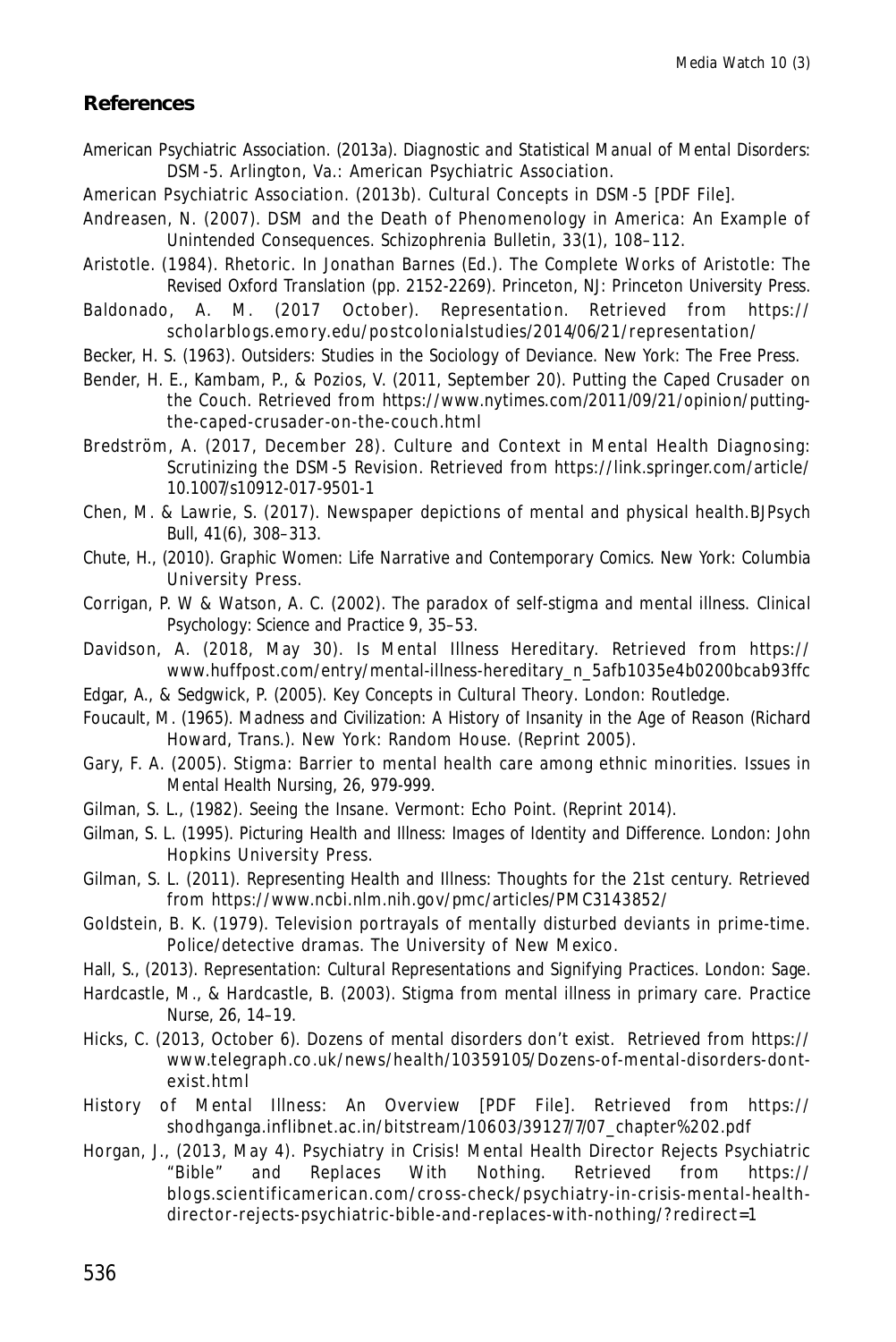- Hugo, M. (2001). Mental health professionals' attitudes towards people who have experienced a mental health disorder. *Journal of Psychiatric and Mental Health Nursing*, 8, 419–425.
- Johnstone, M. J. (2001). Stigma, social justice , and the rights of the mentally ill: Challenging the status quo. *Australian and New Zealand Journal of Mental Health Nursing*, 10, 200–209.
- Kalbfleisch, Pamela. (1979). The Portrayal of the Killer in Society: A Comparison Study. [research paper], Dept. of Communication, Michigan State University.
- Kentish, B. (2017, November 30). Donald Trump is a psychopath. Retrieved from https:// www.independent.co.uk/news/world/americas/us-politics/donald-trumppsyc ho pa th-psy c hosis-m ental-hea lth-da nger-us-president-go ldwa ter-rulepsychiatrist-a8084726.html
- Kleinman, A. (2009). Global Mental Health: A Failure of Humanity. *The Lancet*, 374(9690): 603-604.
- Knaak, S., Mantler, E., & Szeto, A. (2017). Mental Illness-Related Stigma in Healthcare: Barriers to Access and Care and Evidence-Based Solutions. *Healthcare Management Forum*, 30(2), 111–116.
- Langley, A., (2018, April 9). Superpowers, Mental Health, and the Problems of Representation. Retrieved from https://www.syfy.com/syfywire/superpowers-mental-health-andthe-problems-of-representation
- Lopez, S.R., & Guarnaccia, P.J. (2000). Cultural Psychopathology: Uncovering the Social World of Mental Illness. *Annual Review of Psychology,* 51(1), 571-599.
- Mitchell, WJT. (1994). *Picture Theory*. Chicago: University of Chicago Press.
- Muzeum. (2013, November 4). "What do Pictures Want?" lecture by William J. Thomas Mitchell [Video file]. Retrieved from https://www.youtube.com/ watch?v=VHe9pWSUIjg
- Patel, V., A. Kleinman, & Saraceno, B. (2012). Protecting the Human Rights of People with Mental Illnesses: A Call to Action for Global Mental Health. In Dudley, M., Silove, D., & Gale*,* F.(Eds.), *Mental Health and Human Rights: Vision, Praxis, and Courage* (pp. 362-375). New York: Oxford University Press.
- Penn, D. L., & Martin, J. (1998). The stigma of severe mental illness: Some potential solutions for a recalcitrant problem. *Psychiatric Quarterly*, 69, 235–247.
- Perlick, D. A et al. (2001). Stigma as a Barrier to Recovery: Adverse Effects of Perceives Stigma on Social Adaptation of Persons Diagnosed With Bipolar Affective Disorder. *Psychiatric Services*, 52(12), 1627-1632.
- Pirkis, Jane et al. (2006). On-Screen Portrayals of Mental Illness: Extent, Nature, and Impacts. *Journal of Health Communication: International Perspectives,* 11(5), 523-541.
- Quayson, A., (2007). *Aesthetic Nervousness: Disability and the Crisis of Representation*. New York: Columbia University Press.
- Reavley M. J. & Jorm, A.F. (2011). Recognition of mental disorders and beliefs about treatment and outcome: findings from an Australian national survey of mental health literacy and stigma.*TheAustralian and New Zealand Journal of Psychiatry*, 45(11), 947-56.
- Roth, N. L. & Hogan, K. (1998). *Gendered Epidemic: Representations of Women in the Age of AIDS*. New York: Routledge.
- Sadow, D., Ryder, M., & Webster, D. (2002). Is the education of health professionals encouraging stigma towards mentally ill? *Journal of Mental Health*, 11, 657–665.
- Said, E. (2000). (Eds.) Bayoumi, M & Robin, A. *"Orientalism." The Edward Said Reader*. New York: Vintage Books.
- Scarry, E. (1985). *The Body in Pain: The Making and Unmaking of the World*. New York: Oxford University Press.
- Scattergood Foundation. (2018). Stereotypes About People With Mental Illness [PDF File].